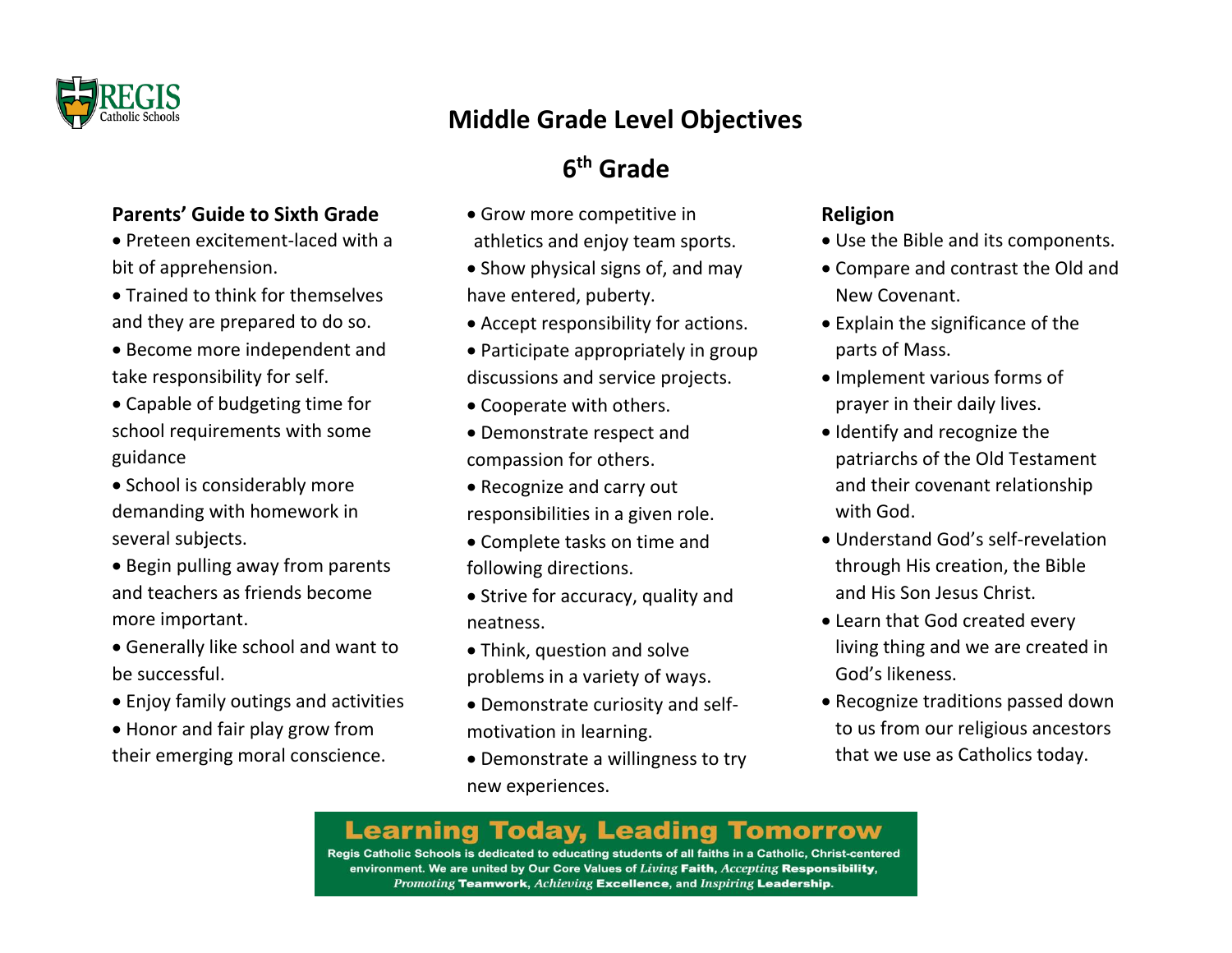### **Religion Continued**

- Participate in community service projects using God given gifts and talents.
- Perform, record and submit ten or more service hours. (between July and May)

#### **Reading**

- Examine evidence from literature, informational text, and media to support analysis, research, and reflection in order to see real world applications through the lens of church and Catholic Social Teaching.
- Clarify the meaning of unknown and multiple meaning words and phrases by using context clues at a grade appropriate level.
- Examine figurative language, symbols, themes, main ideas, characters, and parts of plot structure.
- Investigate bias, point of view, purpose, voice, form, structure, tone, and style in various texts.

 Compare modern writing and media to previous literary and informational texts paying particular attention to allusions and their role.

## **Writing**

- Construct well organized writing with a topic paragraphs, and a concluding paragraph that reflect grade appropriate development and connection of ideas using the writing process for a chosen audience.
- Combine simple sentences and identify sentence variety to enhance writing style.
- Write with grade level vocabulary, proper conventions of Standard English grammar, usage, and mechanics for writing, including verb tense, conjunctions, adverbs, adjectives, prepositional phrases, and interjections.
- Produce research writing that utilizes relevant and credible self-

selected sources; exploring valid reasoning.

- Give credit to source authorship and explain the importance of showing source credit in order to avoid plagiarism.
- Apply the writing process from prewriting to final product with guidance and support.
- Write individually and collaboratively utilizing technology to organize and produce a thoughtful final product.
- Respond to assignments of varying length with appropriate writing forms with awareness of voice, audience, and purpose.
- Construct thesis statements that address the purpose of the topic using supporting details and evidence, or craft narrative prose and poetry that uses central themes and objectives.
- Practice Catholic identity through speaking, reading, writing, and listening at grade level.

# **Learning Today, Leading Tomorrow**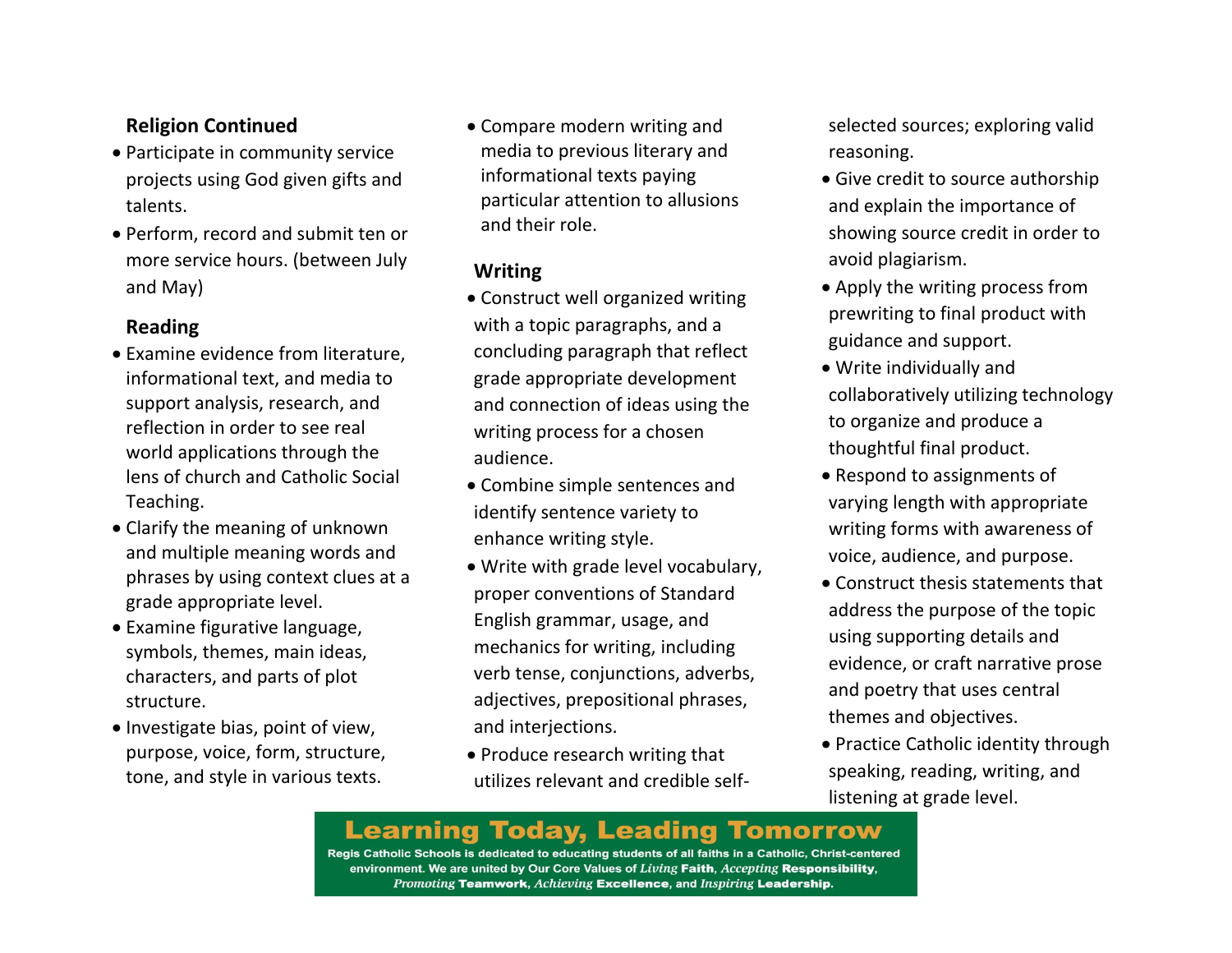#### **Math**

- Demonstrate ratios are equivalent by modeling with fractions, decimals, and percents.
- Differentiate between and expression and an equation.
- Solve one-step equations using algebraic processes and graphic representations.
- Construct an algebraic rule using input-output tables.
- Calculate the area and perimeter of 2-Dimensinal figures and volume of rectangular prisms.
- Distinguish between the measures of central tendency.
- Graph the results of possible outcomes and likelihoods through games and simple experiments.

#### **U.S. History**

• Illustrate how Native Americans and explorers interact with their environment.

- Compare and contrast different regions of the U.S. and the role each play in the successful operation of our nation.
- Categorize the contributions of the Greek people and ideas to world culture.
- Compare and contrast Rome's rise and fall to the rise and fall of other civilizations.
- Critique the political, economic, and religious events of the Middle-Ages.
- Construct a timeline of events leading from Native Culture to the European colonization of Central America, Mexico and South America.

#### **Earth Science**

- Model with scaffolding the formation and motion of the universe and solar system.
- Analyze the inner structures of solid Earth and its processes. Model plate tectonics.
- Compare and contrast types of fossils in relation of geologic time.
- Debate the implications of water as a limited resource.
- Categorize types of rocks and minerals based on chemical and physical properties; analyze with scaffolding, how weathering and erosion cause formation of various land forms.
- Apply basic atmospheric changes to explain different weather and climates on Earth. Utilize meteorological instruments to determine the properties of the atmosphere.

#### **Life Science**

 Analyze the interaction between abiotic and biotic factors and explain how those variations and adaptations lead to change in ecosystems.

# **Learning Today, Leading Tomorrow**